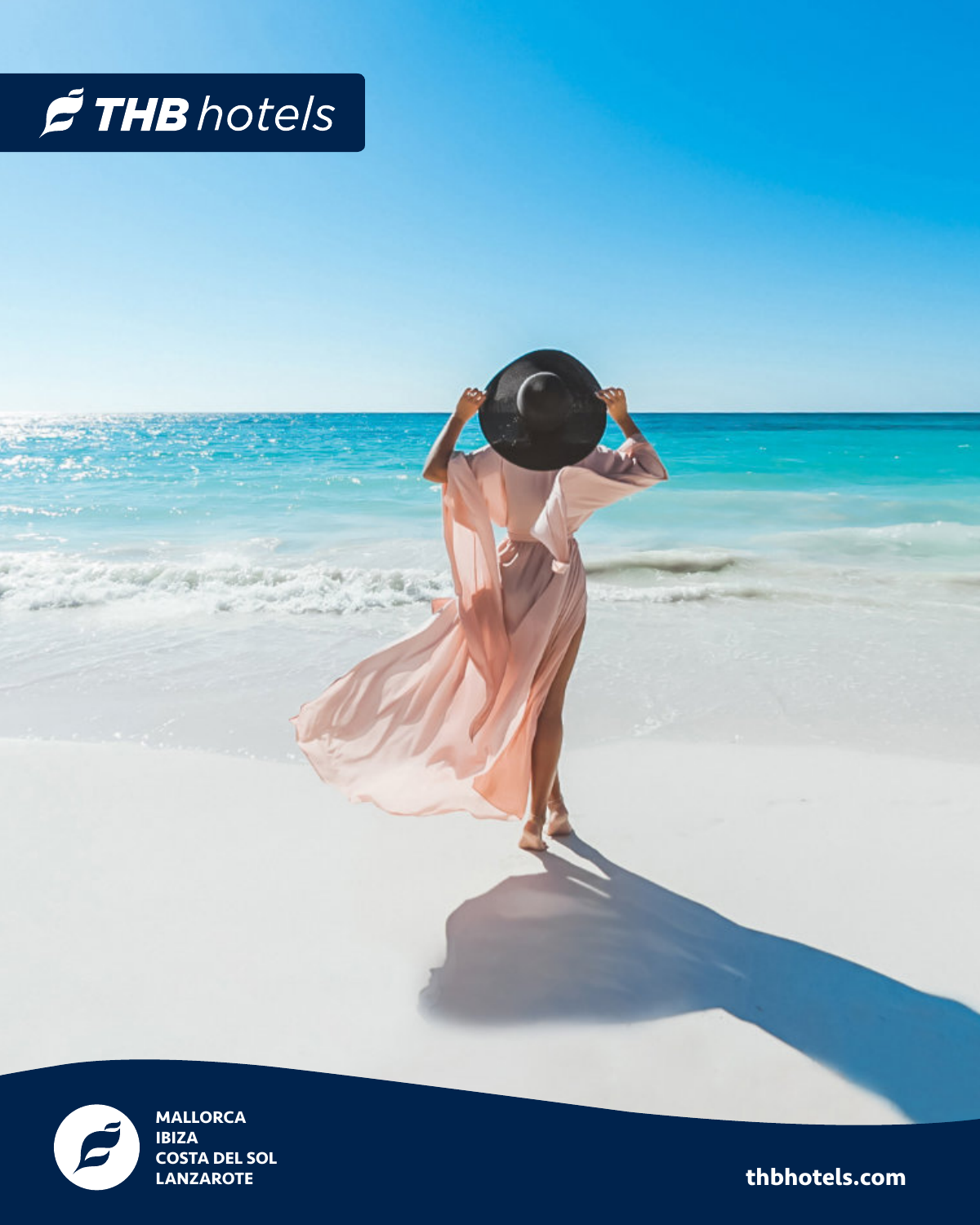

# **THB San Fermín\*\*\***

## **{Benalmádena Costa, Málaga}**



C. San Fermín, 11, 29630 Benalmádena Costa, Málaga +34 952 577 171

**sanfermin@thbhotels.com**



*THB San Fermín\*\*\**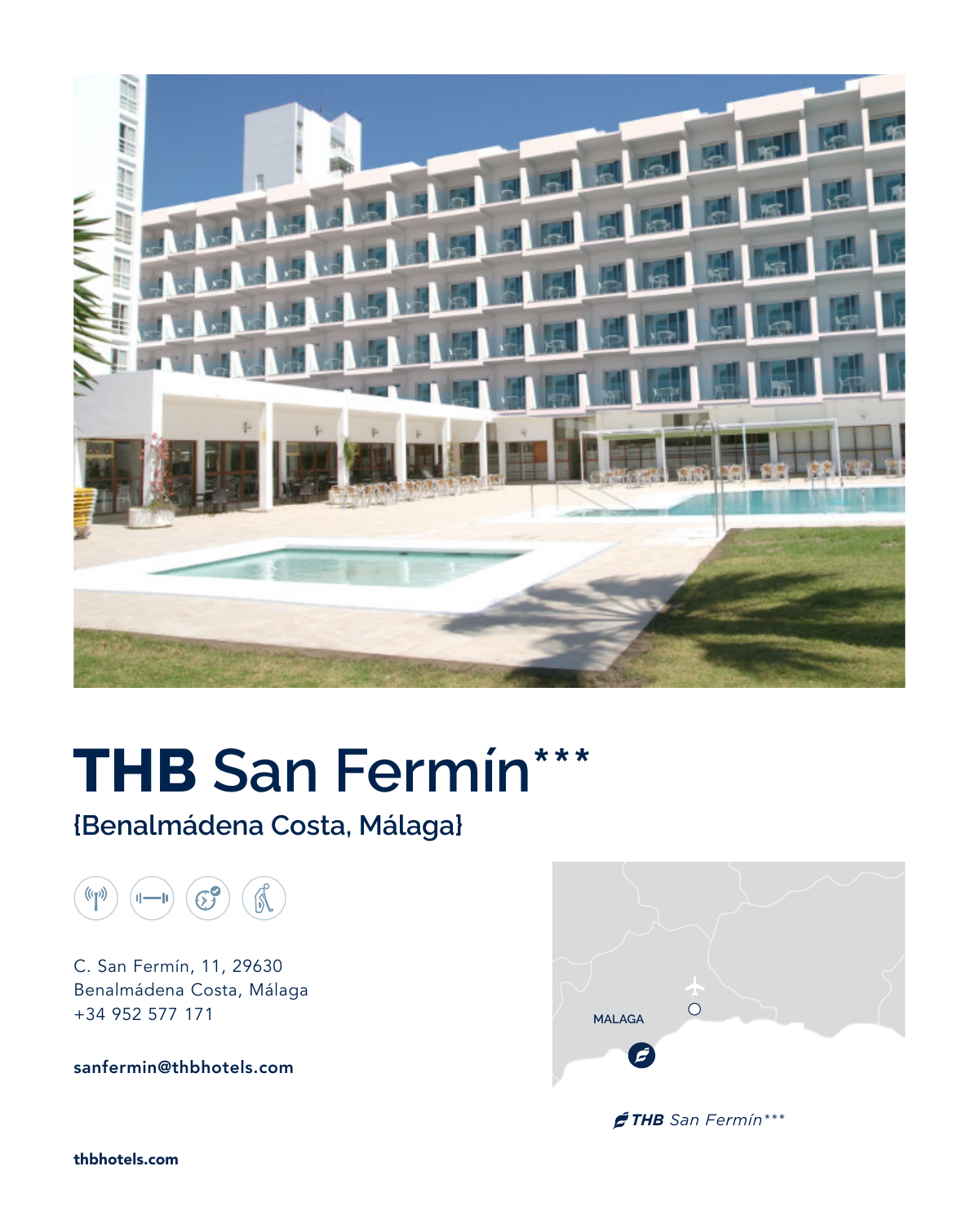

**SERVICIOS** 315 HABITACIONES PISCINA & TERRAZA GIMNASIO PAQUETES GOLF

#### **SERVICES**

315 ROOMS POOL & TERRACE **GYM** GOLF PACKAGES

#### SERVICE

315 ZIMMER SWIMMINGPOOL UND TERRASSE FITNESSRAUM GOLF PAKETE

El hotel THB San Fermín se encuentra cerca de los lugares de ocio y entretenimiento de Benalmádena, a 350m de la playa y a 800m del Puerto Deportivo de Benalmádena. Cuenta con Restaurante Buffet con 'show cooking' disponible para los servicios de desayuno, almuerzo y cena. En el jardín de 4.000m2 se encuentra la piscina principal, una piscina infantil y una pista de tenis polivalente. También dispone de Bar Piscina con terraza en el que disfrutar de bebidas y snacks.

The THB San Fermín Hotel is within easy reach of Benalmadena's leisure and entertainment options, just 350 metres from the beach and 800 metres from Benalmadena Marina. The hotel facilities include a buffet restaurant with show cooking at breakfast, lunch and dinner. The 4,000 m2 gardens include the main swimming pool, a children's pool and a multi-use tennis court. There is also a pool bar with a terrace for enjoying drinks and snacks.

Das Hotel THB San Fermín liegt ganz in der Nähe der Freizeit- und Unterhaltungsgegend von Benalmádena, 350 m vom Strand und 800 m vom Sporthafen von Benalmádena entfernt. Es verfügt über ein Büfett-Restaurant mit 'Show-Cooking', in dem Frühstück, Mittagessen und Abendessen serviert werden. In den 4.000 m2 großen Gartenanlagen befinden sich der Hauptpool, ein Kinderbecken und ein vielseitig verwendbarer Tennisplatz. Darüber hinaus wird im Hotel eine Poolbar mit Terrasse geboten, in der Sie Getränke und Snacks genießen können.